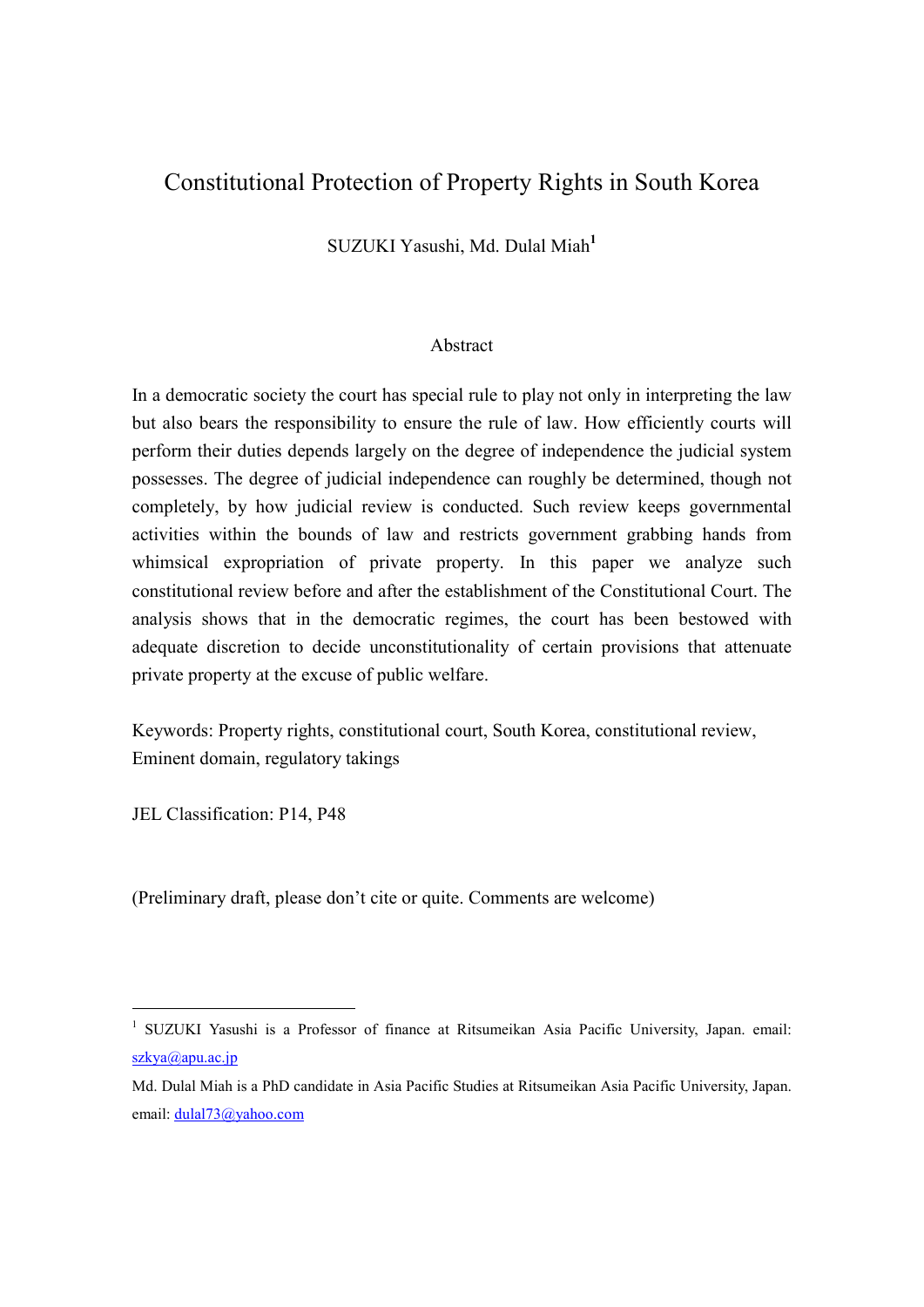## **1. Introduction**

The foundation of property right is so inherently related to economics that the definition of economics can be replaced roughly by the definition of property rights. Economics is the study of human behavior over scarce resources. Scarcity of resources is also the key to an analysis of property rights. Economics deals with the issue of how to satisfy human unlimited demand with limited resources so that social utility is maximized. Property right is a way to assign rights over limited resources so as to social benefits are maximized. Thus, the study of economics is indeed, the study of property rights. Alchian argues "[i]n essence, economics is the study of property rights over resources... The allocation of scarce resources in a society is the assignment of rights to uses of resources…for the question of economics, or of how prices should be determined, is the question of how property rights should be defined and exchanged, and on what terms"(1967:2-3). This implies that as long as resources are scarce, the question of 'who owns what' or of 'how property rights are assigned and enforced' affects peoples' choice of savings, investment, innovation, and thereby economic consequence of a country.

 Private property is one of the fundamental principles of capitalism. However, capitalism has triumphed only in the west and failed everywhere else because legal structures of property rights give west the tools to save and invest surplus in a productive way. Secure property rights require credible commitment from the rulers so that they are refrained from using coercive power and arbitrary seizure of subjects' property. North and Weingast (1989) provide evidence showing that during England's "Glorious Revolution" parliament was invented to tie up the grabbing hand of the King who whimsically changed rules of the game in such a way that benefited him most. An independent court was instituted that could credibly punish both Parliament and the King for violating the security of private property. This institution made it more difficult for the state to expropriate wealth. From this perspective North and Weingast (1989) contend that for economic growth the sovereign or government must not merely establish the relevant set of rights, but must make a credible commitment to them.

 Credible commitment is not simply an exogenous factor but rather it is the consequence of the stability of the individual expectations about future government actions. These expectations of future government behavior are themselves shaped by the existing structure and behavior of government as well as government expectations about the future behavior of economic actors (Diermeier et al, 1997). North and Weingast (1989) theorize that credible commitment for a ruler can be derived from two sources: self-enforcing mechanisms or 'responsible behavior' by which the ruler will obey a set of rules with their consistency of enforcement and second, constitutional restriction. However, self-restraining assumption is cancelled out by the supposition that individuals are rational and self-maximizing agents (a basic assumption of Arrow-Debreu General Equilibrium Model). Thus, the determinant that is more pragmatic is that the ruler will be constrained to obey a set of rules such as constitutional restriction that "must be self-enforcing…to establish a credible commitment by the state to abide by them" (North and Weingast, 1989: 808). This implies that constitutions provide various safeguards to protect individual from state's abrupt interference on private property.

The constitution of Korea provides provisions for protection of private property.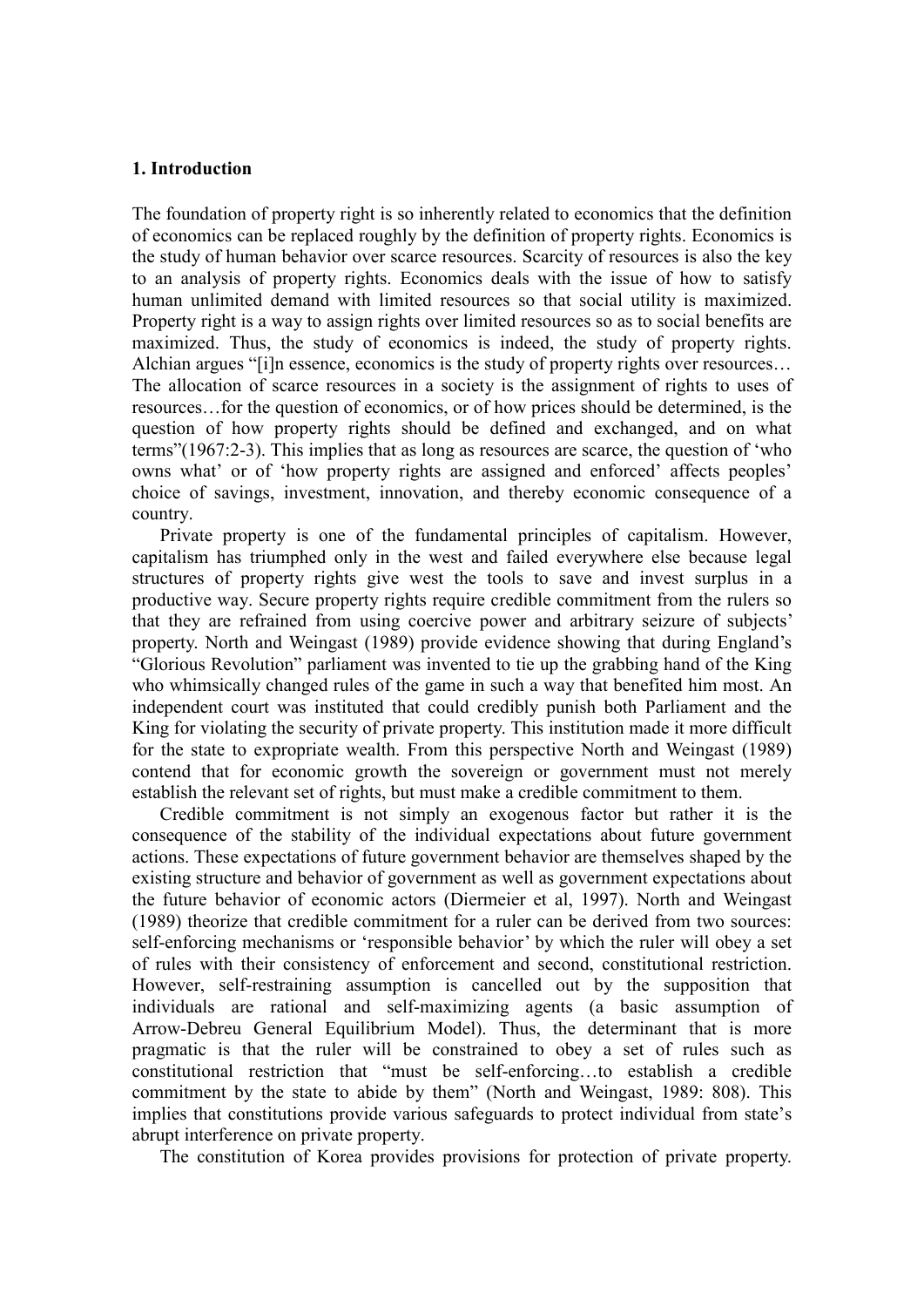Article 23 of the 1987 constitution states that (1) the right to property of all citizens is guaranteed. Its contents and limitations are determined by law (2) the exercise of property rights shall conform to the public welfare (3) Expropriation, use, or restriction of private property from public necessity and compensation therefore are governed by law. However, in such a case, just compensation must be paid.

 State should protect private property as part of its constitutional duty. However, private property can be attenuated at the excuse of "public welfare" and "public necessity" even though the criteria for them must be set by the law of the land. In this sense, "private property" and "public use" are always in contradiction due to the vagueness of the definition of in the latter case. A widely debated US lawsuit can be cited in this regards. In the case of *Poletown Neighborhood Council v. City of Detroit*,<sup>2</sup> the Detroit Economic Development Corporation transferred the tract of land belonged to low-income Polish neighborhood comprising of private homes, churches, and businesses to General Motors for use in an assembly plant. The neighborhood association and several residents in the affected area brought a lawsuit challenging the constitutionality of using the power of eminent domain to condemn private property to boost the economy. The residents argued that the taking was for private use instead of public use. Surprisingly, the Michigan court argued that the legislature was better suited to decide whether the use of eminent domain met a public need.<sup>3</sup> The decision was hugely criticized on the plea that it enabled government to seize private property for the benefit of private corporations instead of for "public use" as the text of the US Constitution required (Sandefur, 2005).

The question is whether legislators should be given the discretion to interpret such term as "public needs" or "social welfare". If so, private property is prone to be expropriated by the regulatory bodies through enacting various laws. In this circumstance, the court has an important role to play not only in interpreting the law but also bears the responsibility to ensure the rule of law is established. How efficiently court will perform this duties depends largely on the degree of judicial independence. It is likely that property rights will be protected from legislator's arbitrary expropriation if the judicial system possesses a greater degree of independence. This paper aims at contributing to this proposition in the context of Korea. It argues that in the pre-democratic Korea, private property was not duly respected which can be attributed *inter alia* to the lack of judicial independence. However, in the democratic regimes, the Constitutional Court which was revived in 1987 works as a safeguard towards private property. In this regard, we describe succinctly the judicial independence in the pre-democratic era and enumerate some legal cases to show how private property was treated in the dictatorial regimes. We then, illustrate some legal lawsuits related to property rights filed for the constitutional amendments to the Constitutional Court.

## **2. Judicial independence and constitutional review in the pre-1987 period**

Korea has traditionally been described as reflecting a Confucian tradition adapted at the outset of the Yi dynasty (1392-1910). This has influenced the modern legal system of Korea in Several ways. However, the history of modern Korea started with the

<sup>&</sup>lt;sup>2</sup> Poletown Neighborhood Council v. City of Detroit 304 N.W. 2d 455 (Mich. 1981)

<sup>&</sup>lt;sup>3</sup> See also another US case *Kelo v. City of New London*, 545 US. 469 (2005)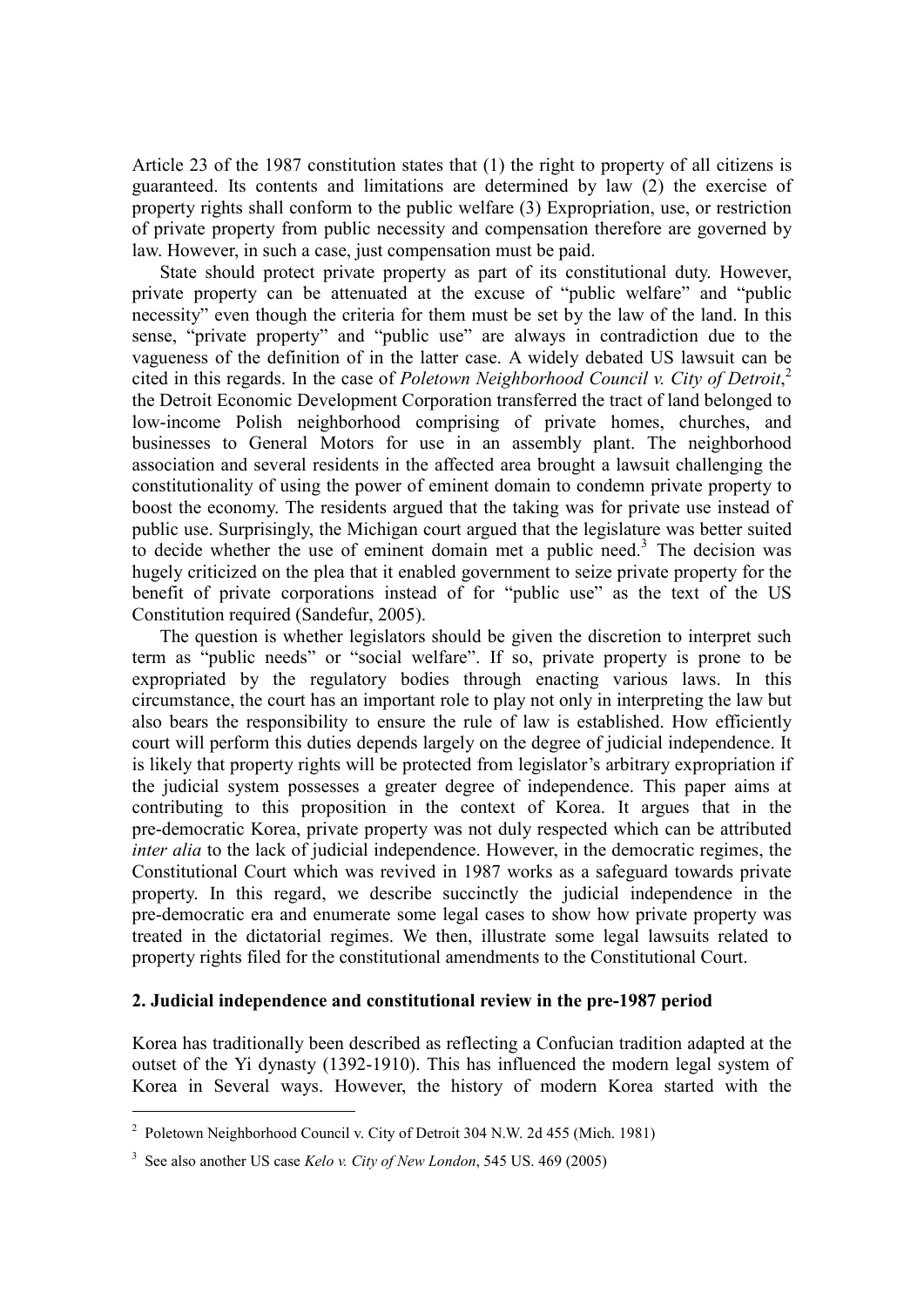colonization of the peninsula by Japan. Because of its strategic importance to Japan, colonial leaders were very prompt to create Korea a strong colony for its security reasons. Japan transplanted its government, including its court system shattering Korean old establishments intending to create a strong, centrally controlled empire within the legal framework of the Meiji Constitution and governed from Tokyo (Ginsburg, 2001a). The delegation of authority to the colonial government at the later stage was not intended to result in a self-governing colony but rather to replace colonial rules gradually by the laws and regulations of the metropolis. The ultimate design was to replace all colonial laws with Japanese laws and to eliminate any distinction between them (Lee Chulwoo, 2001). As a result, after the independence of Korea, the legal system of the land reflected many of its characteristics conforming to Japan at that time.

 Even though Korea became independent from Japan in 1945, it was not until 1948 when the country was presented with a constitution. By an election in 1948, the Korean Constitutional National Assembly (designed to enact the first constitution) chaired by Syngman Rhee was established. The assembly adopted the presidential and unicameral system in the constitution of the first republic. The constitution was the first in Korean history to set down liberal democratic values and fundamental human rights. It consisted of provisions for the protection of human rights and freedoms, balance of power, a unicameral legislative system, a presidential system of government, and a controlled economy. The first constitution authorized a constitution committee to review a statue "whenever the decision of the case depends on the determination of the constitutionality of the law." Only the courts were allowed to request judicial review by the Constitutional Committee. However, the jurisdiction of the committee was limited to legislation, while courts had the power to rule on administrative order and regulations. The committee comprised the vice president, five Supreme Court justices, and five lawmakers. Two third majorities were required in order to make a constitutional review. Korea has had a six republic and the constitution had undergone different review by one way or the other.

 In the first republic (1948-60), the Constitutional Committee reviewed only seven cases. But the Committee contributed to further individual right by declaring two laws unconstitutional - the Agricultural Land Reform Act, and the Special Decree for Criminal Punishment under Emergency (Yoon Dae-Kyu, 1989). As can be seen from the small number of cases reviewed, the Constitutional Committee's performance was not as active as it could be. The composition of the committee represented three branches of the state in the interest of fairness and impartiality. Despite, ten out of total eleven members to constitute the Committee were from the judiciary and the legislature, it did not prove to be effective for upholding the constituent's constitutional rights due to the Committee's lenience towards the president. The president asked for the committee to review the constitution as and when required by his own will. For instance, just one year after the adoption of the constitution, Syngman Rhee the president of the assembly, initiated a change of the presidential election system in order to circumvent a possibly majority of the opposition party (Korean Democratic Party); but the proposal was unsuccessful (Lee Han-Key, 1974) at this occasion.

 However, it was successful in a later period which can be attributed to the fact that political activity of the opposition party was seriously undermined at that time by the execution of Martial Law and thereby completed the first amendment of the constitution. The second amendment of the constitution accomplished when Liberal Party supporting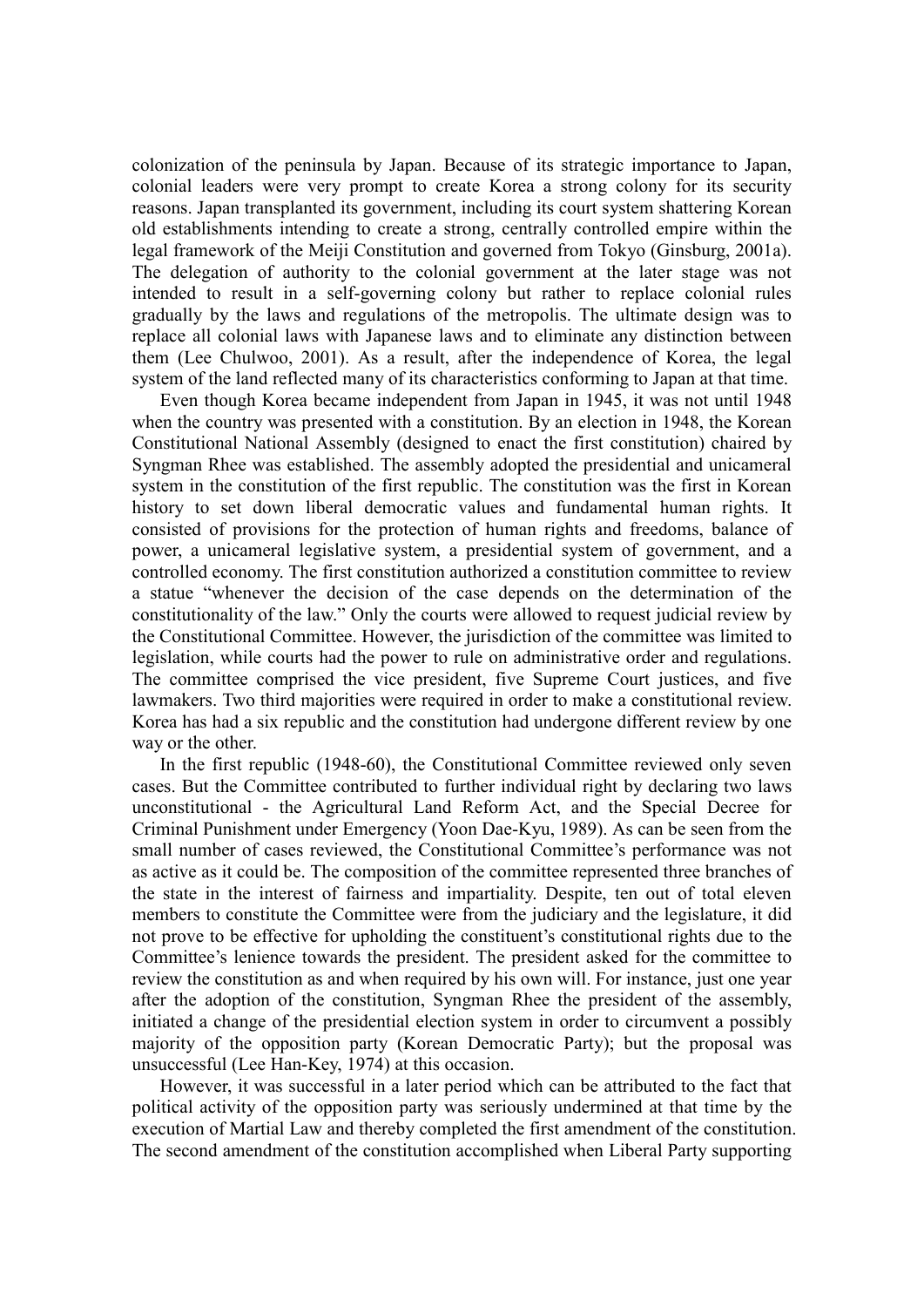Syngman Rhee secured majority in the national assembly in an election in 1954. Significant changes brought by the second amendment were provisions for a referendum, a pure presidential pattern of government, and most importantly suspension of the constitutional ban on holding office for more than two terms. This amendment of the presidential term facilitated Rhee to become the president of Korea for the third time in a row. However, the regime did not last long because the manipulation of election provoked student revolt in 1960 which ended the era of Syngman Rhee.

 After a short interim government, the Democratic Party (successor of Korean Democratic Party) assumed power to begin the second republic (1960-61). Responding to the expectation of general people, the National Assembly initiated the third amendment of the constitution instituting a parliamentary system of government instead of presidential system in 1960. The constitution in the second republic was designed to prevent abuse of political power and protect civil liberties to a greater extent than that of the first Republic. Constitutional Court replaced the previous Constitutional Committee system to review the constitutionality of the statute, final interpretation of the constitution, dissolution of the political party, and impeachment etc. The Constitutional Court was consisted of nine judges; the president, the Supreme Court, and the senate of the National Assembly were to appoint three judges each. Since the Constitutional Committee was composed of judges, it was assumed to be judicial rather than political. Thus, the Constitution prohibited the judges from joining political parties or from participating in political activities. The constitutional court was believed to be an attempt to eliminate the political problems that had undermined the operation of the Constitutional Committee under the first republic.

 Having decided the third amendment, the National Assembly decided its own dissolution to make way for new bicameral legislative body under the newly amended constitution. The next election under the reformed constitution was followed by the win of the Democratic Party with more than two thirds majority in both houses. At this stage, the government faced intense pressure from the mass population to make another amendment in the constitution. As a result, the fourth amendment was executed to provide the legal basis for punishing those who had committed electoral fraud in the past regimes. The aim was clearly people-oriented. But the Constitution Court could not function because of a military *coup d' etat* that ended civil government in 1961.

 Under the revolutionary government led by Park Chung-Hee, the constitution of the second republic remained almost inactive for two years (Lee Han-Key, 1974). The military government proposed the fifth amendment and adopted by the national referendum in 1962. The main features of the amendment were return to the presidential system of government, requirement of a national referendum as a necessary condition for constitutional amendments, and also the introduction of modern political party system. Park was president already for two terms. Thus, in order for him to become president for another term, amendment in the constitution was required. As such, the sixth amendment was adopted allowing a third term for presidency and the concurrent holding of cabinet office with membership of the national assembly. In 1971, President Park was elected as president for the third time.

 According to the new constitution of third republic (1972-80), the Supreme Court was given the final authority to review the constitutionality of the statue and also other governmental actions. In order to preserve judicial independence special care was taken to preserve the procedures of appointing judges. The constitution provided president the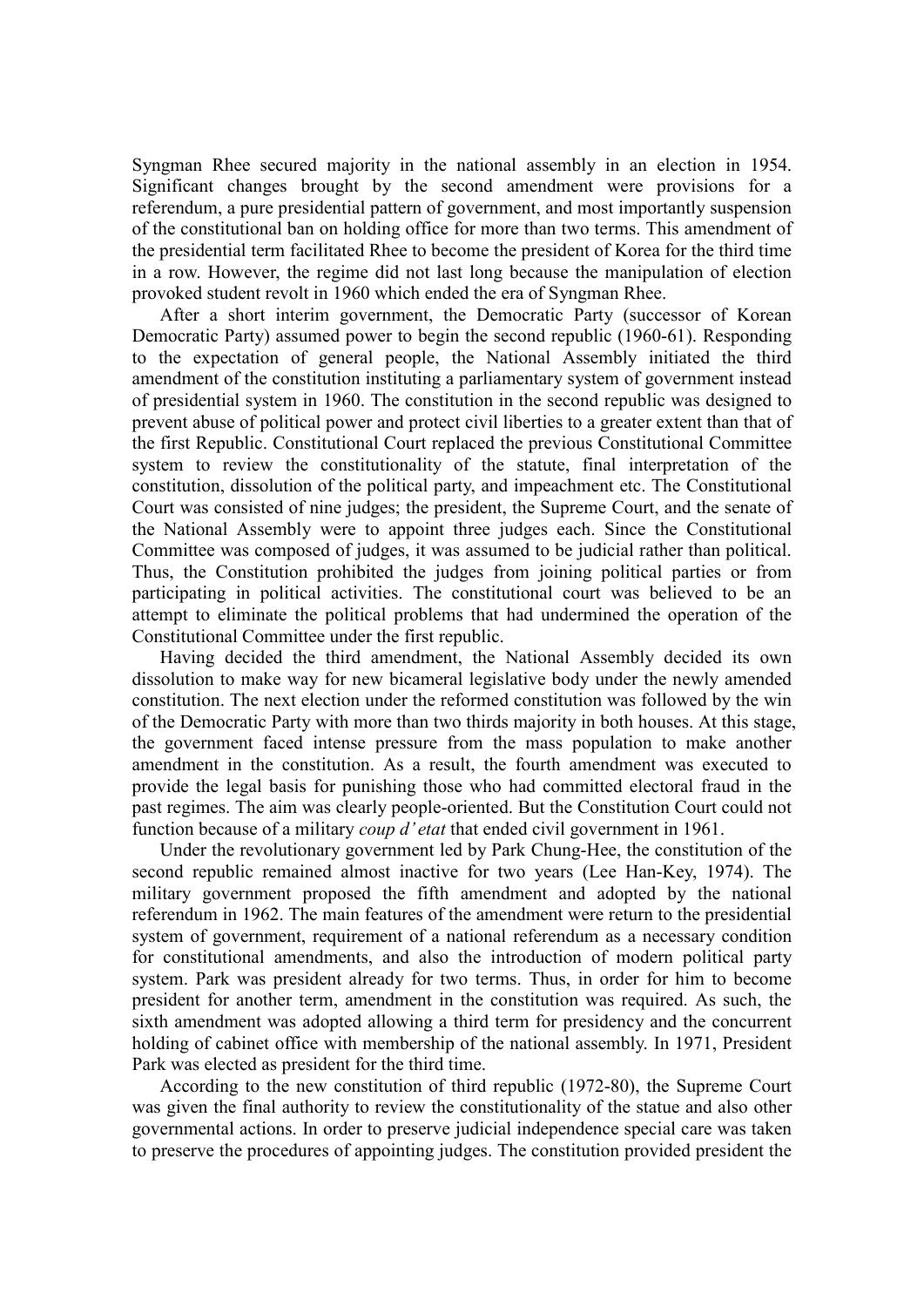right to appoint the chief judge with the consent of national assembly upon recommendation of the Justice Recommendation Council. The Justice Recommendation Council shall be comprised of four judges, two lawyers, one professor of law appointed by the president, the Ministry of Justice, and the Prosecutor General (Yoon Dae-Kyu, 1989). This was a development that served the purpose of demonstrating that the court was able to significantly exert its power to curb state's repression. As more review cases were brought before the courts during the time of third republic it was believed that the courts were significantly capable of exercising restraint on government. However, several court decisions heightened the tension between the judiciary and the legislature at the end of the third republic. For example, in 1970, the Supreme Court upheld a lower court decision which prevented the government from withholding compensation to military personnel who sustained injuries on duty. This was controversial because, as a military state, compensation to active servicemen for injuries sustained in training or war could impose a severe cost on the state budget. At the same time, the Court struck down an amendment that had attempted to raise the voting threshold for the Supreme Court to declare a law unconstitutional. President Park Chung-Hee was furious by this decision as well as the audacity shown by the Court in resisting political interference (Ginsburg, 2001b).

 The result of this contradiction on the one hand and his (Park) very narrow victory amidst a huge outcry of vote buying in 1971 election on the other seriously threatened the future of Park as president. In order to regain the strength, Park initiated the *Yushin*  (revitalizing) reform in 1972, changing the constitution to allow Park indefinite time in the presidency. Moreover, the Supreme Court was deprived of the final authority of the review of constitutional statute. Instead, the Constitutional Committee was revived powering it with three main functions (I) the constitutionality of the statute upon the request of the court (II) Impeachment, and (III) Dissolution of a political party. The Constitutional Committee was composed of nine members selected three each by the President, National Assembly, and the Chief Justice (Yoon Dae-Kyu, 1989). Since Chief Justice was appointed by the president, the majority of the constitutional committee members were apparently in the control of president.

 The president was further empowered to dissolve the national assembly and to appoint and dismiss judges and can take emergency measures in the question of national emergency and threat of national security. This undoubtedly, was the result of enormous concentration of power to the president and hampered power sharing among the three branches of the state: legislative, judiciary and executives. Sohn Hak-Kyu (1989:46) argues in this regard

> The Constitution concentrated power heavily in the hands of the president. The president was 'constitutionally the national leader' situated 'above the three branches of executive, legislative, and judiciary'. The Constitution was thus 'an attempt to vest most government power in the president, and to divide the remaining elements and functions among the executive, legislative and judicial branches.

 Constitutional review was not going smoothly in the existing system. When the constitutionality of the statute was required by a trial court, the trial court would request a decision through Supreme Court to the Constitutional Committee. When the Supreme Court received and forwarded a request to the committee, it would attach its own opinion on it. In the case that the Supreme Court holds a request for review unnecessary,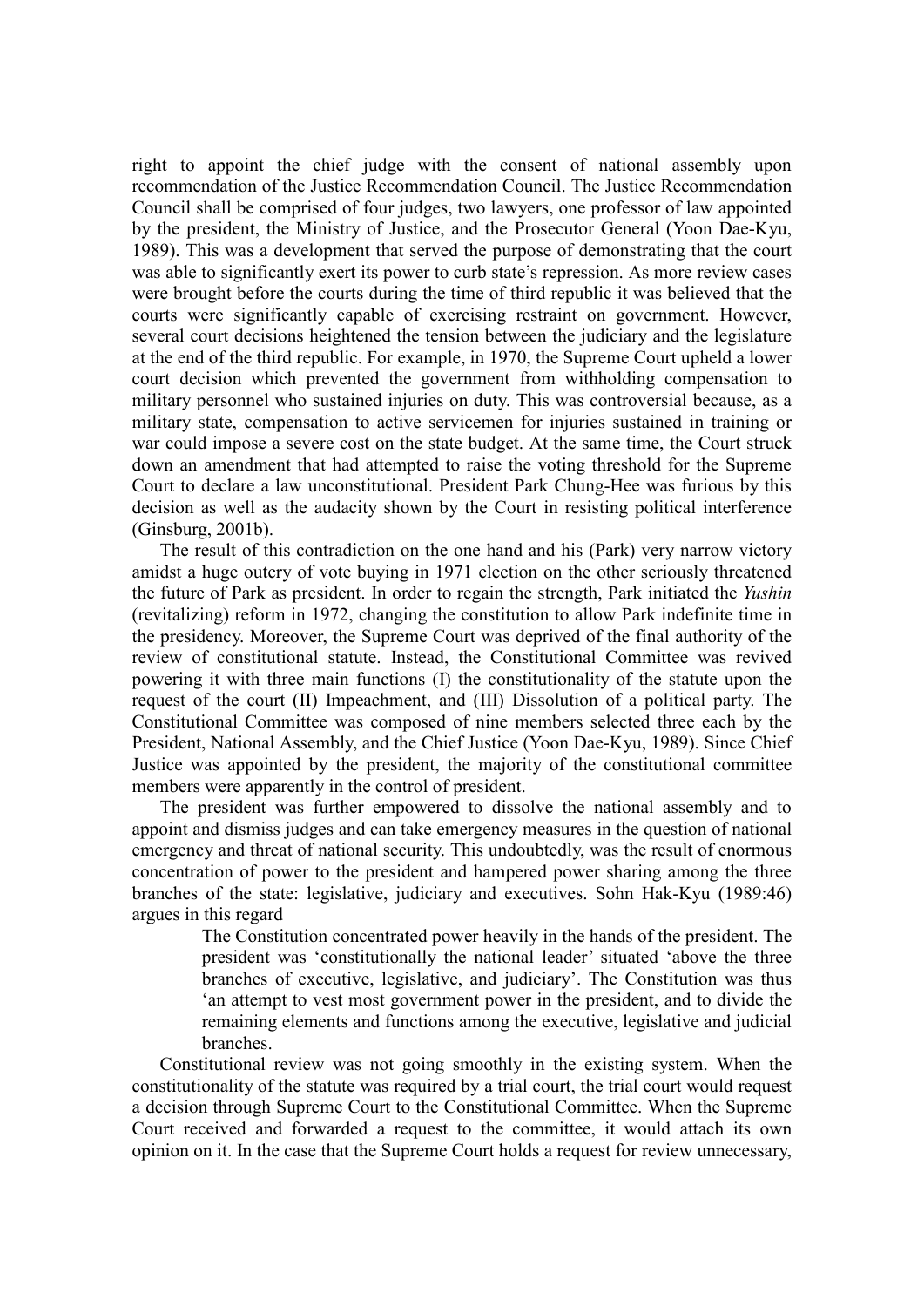the court would not forward the request to the committee. This implies that the review of constitutionality of the statute, impeachment of the president was illicitly rested on the Supreme Court. The Constitutional Committee did not make any single decision on constitutionality during the entire fourth republic even though there were 19 requests for constitutional review addressed to the Supreme Court but not a single case reached to the Constitutional Committee because the Supreme Court held all the statutes involved to be constitutional (Yoon Dae-Kyu, 1989). The constitution of the fifth republic (1980-87) provided for judicial review similar to that under the Fourth Republic, with only difference being residing the conditions governing requests for review while the Constitutional Committee remained almost unchanged. As a result, during the entire fifth republic the Committee reviewed no statute at all.

 This shows that the judicial independence was fairly undermined by the continuous political interventions during the pre-democratic regime. Constitutional review took place only in the case the rulers can benefits from such review. In the case where the review threatened the ruling party, the revision was averted through executive's intervention or other institutional change. Moreover, it had been very difficult to challenge government decisions involving expropriation or utilization of private property through a legal process (Kim and Kim, 2002). In such a circumstance, private property was very much vulnerable to the rulers' arbitrary decisions. The following cases provide evidence to this proposition.

## *The Chosun Railroad Stock Case*

 $\overline{a}$ 

Even though there were provisions to provide just compensation in the case of regulatory takings or eminent domain. However, there are cases where government escaped such responsibility simply because there was no such legal provision. The *Chosun Railroad Stock Case* is a case in point.<sup>4</sup> Chosun Railroad Company was one of the leading private railroad companies of the country. Soon after Korea gained freedom from Japanese occupation, the US backed military government undertook the responsibility to rule the country in 1945. As part of the basic infrastructural development, the then government issued an order aiming at expropriating properties of all private railroad companies, including those of the Chosun Railroads. However, the government offered a reasonable compensation plan to those private railroad companies affected by the decision.

 Daehan Credit Union Federation, the owner of 67,166 shares of the stocks of Chosun Railroads requested compensation accordingly. However, before the compensation was finally processed, the related documents were lost during the Korean War in 1950-1953. In February, 1961, the Minister of Transportation of the Korean government publicly requested registration of all shareholders of the expropriated private railroad companies. The successor to Daehan Credit Union Federation, the National Agricultural Cooperative Federation (NACF) completed the registration. In October of the same year the NACF then transferred 59,176 shares of stocks and related compensation right to a third party. However, the Order was abolished by the *Act on Repealing the Unification of Korean Chosun Railroads* and the compensation package also terminated accordingly. The third party then sued in the Supreme Court in

<sup>4</sup> Korean Constitution Court Report 395, 89Hun-Ma2, December 29, 1994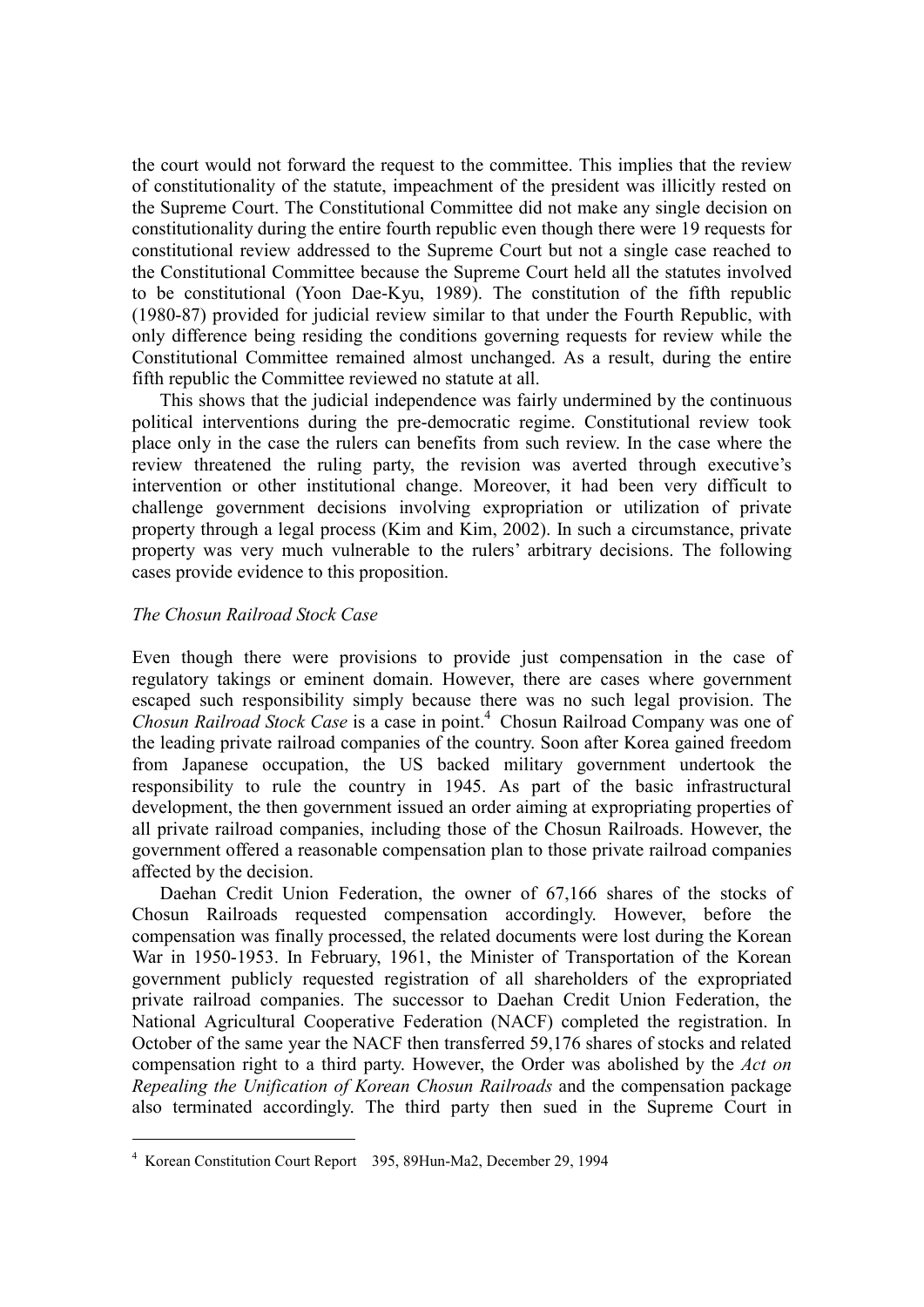December 1961 against the repeal and requested to establish his right to be rewarded the planned compensation. The plaintiff won the suit successfully.

 However, the complexity emerged when the government found no legal basis for calculation and payment of compensation. Based on this reason the government turned down the request for compensation and there was no further remedy available for the plaintiffs to seek for. However, such treatment was not considered unconditional in the sense that absence of provision for compensation is interpreted as compensation not necessary (Kim and Kim, 2002).

 After several decades since then the plaintiff filed a constitutional complain (after the Constitutional Court was revived) in January 1989 challenging the legislative omission to enact the necessary laws providing compensation for the expropriation of the private railroads, the administrative omission to calculate and pay the compensation, and constitutionality of the Repeal Act itself. The court opined that it was unconstitutional for the legislature not to specify by law the process of calculating compensating for the expropriation of Chosun Railroads along with others whose rights to compensation were confirmed by law. The expropriation of private railroads under the US military government was taken place offering sufficient compensation to the affected parties. Therefore, the fact did not violate the right to property provision. The compensation package remained valid until it was repealed by formulating another law, Act on Repealing the Unification of Korean *Chosun* Railroads. As a result it was constitutional duty of the legislators to formulate the way of calculating and arranging necessary payment for compensation since the right of the plaintiff to be compensated was affirmed by the court before the new law came into being. On the other hand, court could not review the law for unconstitutionality on the ground that such legislation violates property rights guaranteed by the constitution.

## *The Kukje Group case*

 $\overline{a}$ 

Political leaders in the dictatorial regime were keen to survive holding power which required social endorsement on the one hand and a stable financial backing on the other. They tried to achieve these goals by helping a capitalist class to emerge that will assume leading role for undertaking necessary investment as well as provide funds to political leaders (Kang, 2002a). Towards this, the regimes were too much mindful to assign and enforce property rights to selective groups who were the providers of finance to the dictatorial rulers. With few exceptions, those who were not lenient towards their financial demand were not comfortable in protecting their property. For instance, Kukje group were led to bankruptcy because of not paying attention to the government demand.<sup>5</sup> In 1985 the Kukje Group, which was led by the flagship company, Kukje Trading Inc., was dissolved. At the point of its dissolution, Kukje group, with 38,000 employees, was the seventh-largest *Chaebol* in Korea. Like other *Chaebol* it was highly leveraged with significant loans from the government (Kang, 1995). Kukje's bankruptcy was a tale of more political biasness or repression against those who refused to cooperate with the demand of dictator.

 In the mid February of 1985, the president of Cheil Bank announced that Kukje would be bankrupted and it would be managed by a consortium of four banks, Cheil

<sup>5</sup> Korean Constitutional Court Reports 87, 89Hun-Ma31, July 29, 1993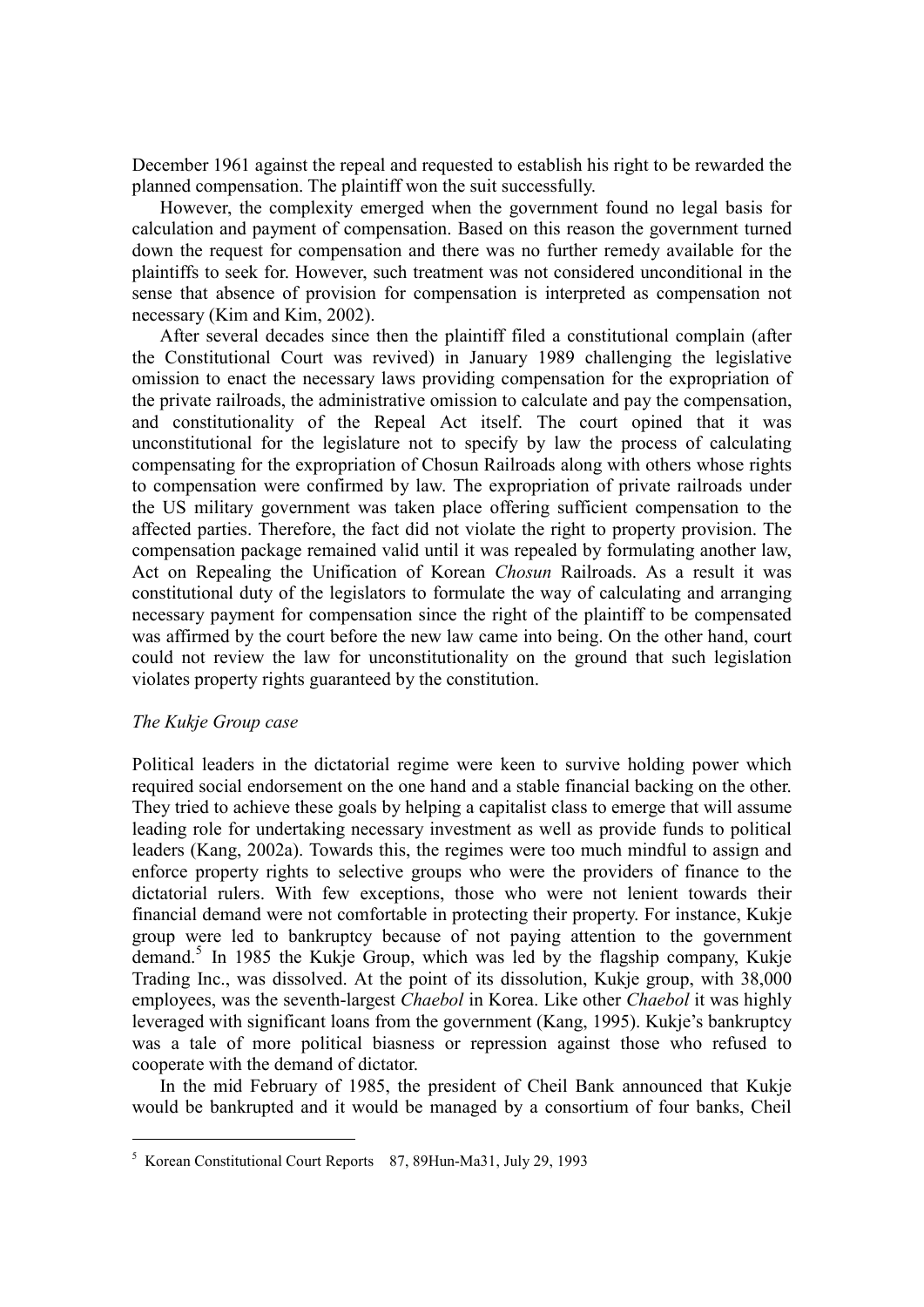Bank, Korea Development Bank, Chohung Bank, and the Bank of Seoul and Trust Company. The president of Cheil Bank further reasoned that Kukje would be disband because of its inefficient management, high portion of debt finance, and nepotism in the management of the company (Kim Eun-Mee, 1997). If those were the reasons, then other *Chaebols* had to be worried because the alleged causes attributed to Kukje's bankruptcy were not absent in other *Chaebols* as well. When the tension grew at an alarming rate, the Minister of Finance announced in a news conference that there will be no further adjustment after Kukje. This announcement eased the tension but also strengthened the suspicion that Kukje might have become the harsh target of severe anger of the state. It is reported afterwards that Kukje's president, Yang Chung-mo, had seriously offended President Chun Doo-hwan by refusing to contribute significant sums to quasi-governmental organizations such as the Ilhae Foundation and the New Village Movement, initiated by Park Chung Hee. Such a refusal was unacceptable at least and intolerable to the dictatorial rulers as shown by the history of Korean pre-democratic politics. Consequently, the state refused to extend any further loan to Kukje and to honor Kukje's previously written checks. Moreover, the primary lender of Kukje Group, Korea First Bank, announced its plan to dissolve the Group. After a series of subsequent actions Kukje became unable to service its debt and was declared bankrupt.

 Kukje Group's dissolution has been popularly spoken as an example of Korean money politics and state' strong control on the business groups even big Chaebol (Kang, 2002b). Believing so, the founder of the Kukje Group filed a constitutional complaint in 1989 for infringing its rights and further demanding the nullification of the Minster of Finance's orders regarding (I) the dissolution of Kukje Group (II) the instruction to Korea First Bank to prepare for the dissolution by taking control of the finance of the Group's member companies. The Constitutional Court argued that the way in which government exercised power aiming to dissolve Kukje Group was *de facto* exercise of power and violated equality and freedom of entrepreneurship. The court further viewed that

 State's active, patriarchal intervention into management of a private business…does not show respect for economic freedom and creativity of enterprises. The government's exercise of governmental power intervening in the management of a private enterprise and forcefully turning its control over to a third party without any statutory basis violates freedom of individual enterprise and the rule against intervening into management. No matter how well intended, restrictions on individual's rights and imposition of responsibility must be based on predictable statutes.

 This shows that in the dictatorial regime the protection of private property was vulnerable to government expropriation and because the legal system was controlled by the government, people rarely used the legal system to seek redress. However, the sceneries have changed much after Korea evolved to democratic system in 1987. One of the most important constitutional amendments adopted in 1987 was the reestablishment of the Constitutional Court adopted initially in 1960. The Court was composed of nine adjudicators qualified to be judge and shall be appointed by the president among which three shall be selected from among person nominated by the National Assembly, and three by the Chief Justice. The Court was bestowed with the power to decide concerning the questions of the unconstitutionality of the laws upon request by the courts, impeachment, dissolution of the political parties, competence dispute between state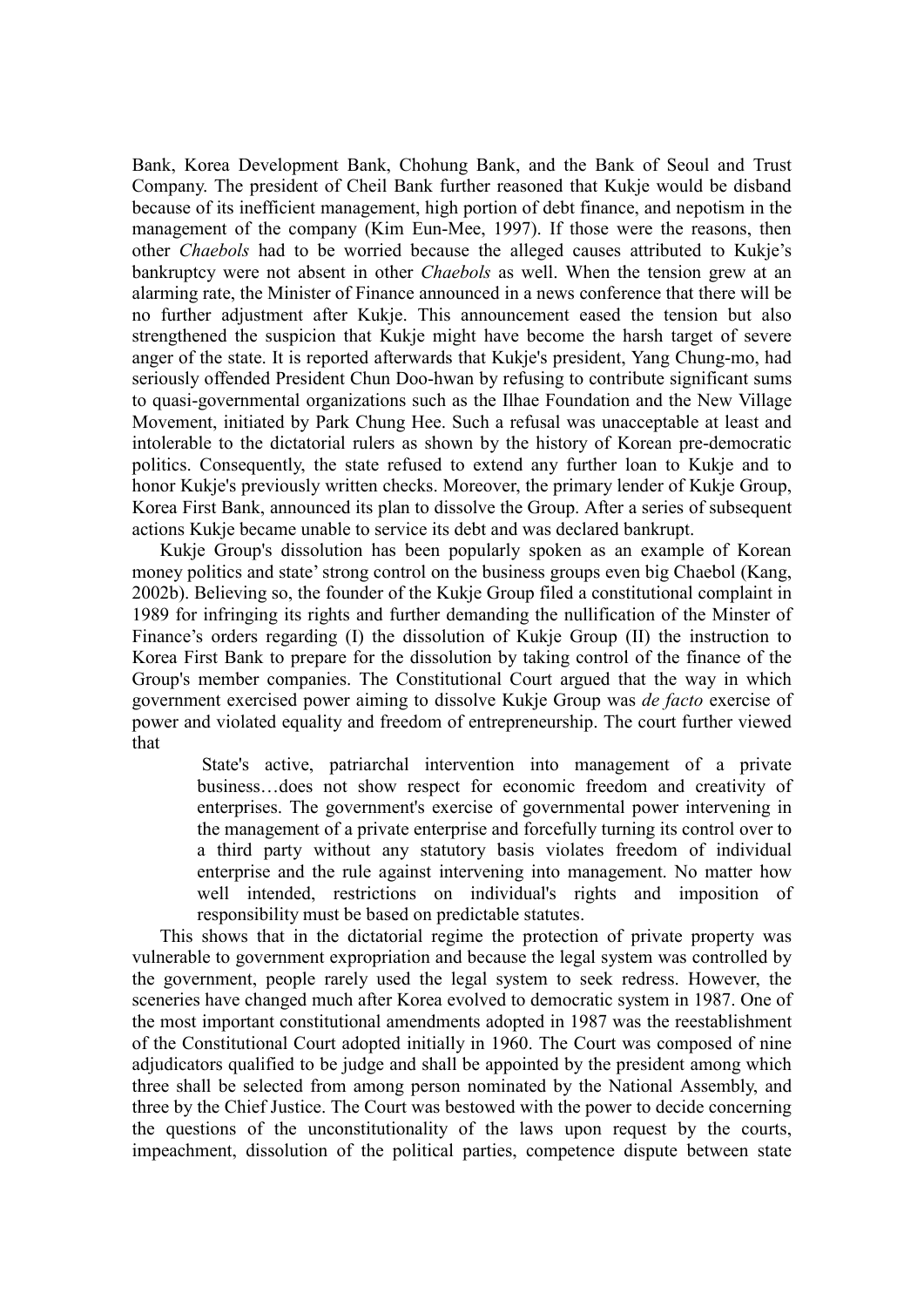organs etc.

### **3. Constitutional review in the democratic regimes**

Reform of the legal system have both reflected and contributed to the change of Korea after the revival of the Constitutional Court in 1988. This is due to the fact that after enacting the new constitution and reviving the Constitutional Court with more freedom and adequate leeway to decide facts independently than it had enjoyed in its existence in the past regimes, protection of private property bestowed by the constitution to citizens was much stronger. The Constitutional Court therefore, could decide whether any provision of any specific act goes against the enjoyment of private property to a greater extent. In cases the court found any act contradictory to the constitution in relation to enjoyment of private property, it was on the opinion to strike down the provision of the Act declaring unconstitutional or other such opinions deemed fit even sometimes the opinion goes against the government's interest. Consequently, some provisions of certain act which were in contradiction with the notion of private property and survived before the re-birth of the Constitutional Court were struck down by the court providing people with the assurance of the rule of law.

 Greater judicial independence was accompanied by the strong legal system and therefore, Koreans are now more likely to resort to legal system for resolving disputes and seek redress compared to the pre-1987 period. This is reflected from the fact that since its inception in 1988, the Court, as of December 31, 2007, received 15,716 cases and decided 14,789 cases. In 773 cases, in particular, the Court held statutes or governmental actions unconstitutional. All this provided, no one can deny that the Korean Constitutional Court has brought about changes in society by rendering important decisions. Among them 17 cases were under a broader head of cases concerning "economic and property rights and taxation" for the first ten years (1988-98) whereas in the next 6 years (1998-2004) the Court issued decision for 27 cases in the same categories. In the following sections we discuss how the Constitutional Court of Korea deals with laws and regulations that attenuate private property. One of the widely disused phenomena still remains as a tool to infringement is 'public interest'. In the following subsection we focus on how the Court maintains balance between the supremacy of private property and greater provision for public goods.

## *Private property vs. public welfare*

As we have mentioned earlier that protection of private property and increase in public utility are in contradiction in reality. For example, government might want to preserve healthy habitat in a specific area and thus imposes restrictions so that building and other such constructions on private land in that specific zone cannot exceed certain height. Obviously, some owners owning land in that restricted area are likely to undertake constructions beyond the permissible limit and thus, the restriction attenuates property rights. Despite this fact, the state imposes such restrictions by formulating new special laws or act as zoning, urban planning act, and wetland preservation act, for example, in order to increase the long-term welfare of the society. If new special act or other such special order (presidential decree) attenuates private property rights it is termed as regulatory takings. State is empowered by the constitution for regulatory takings for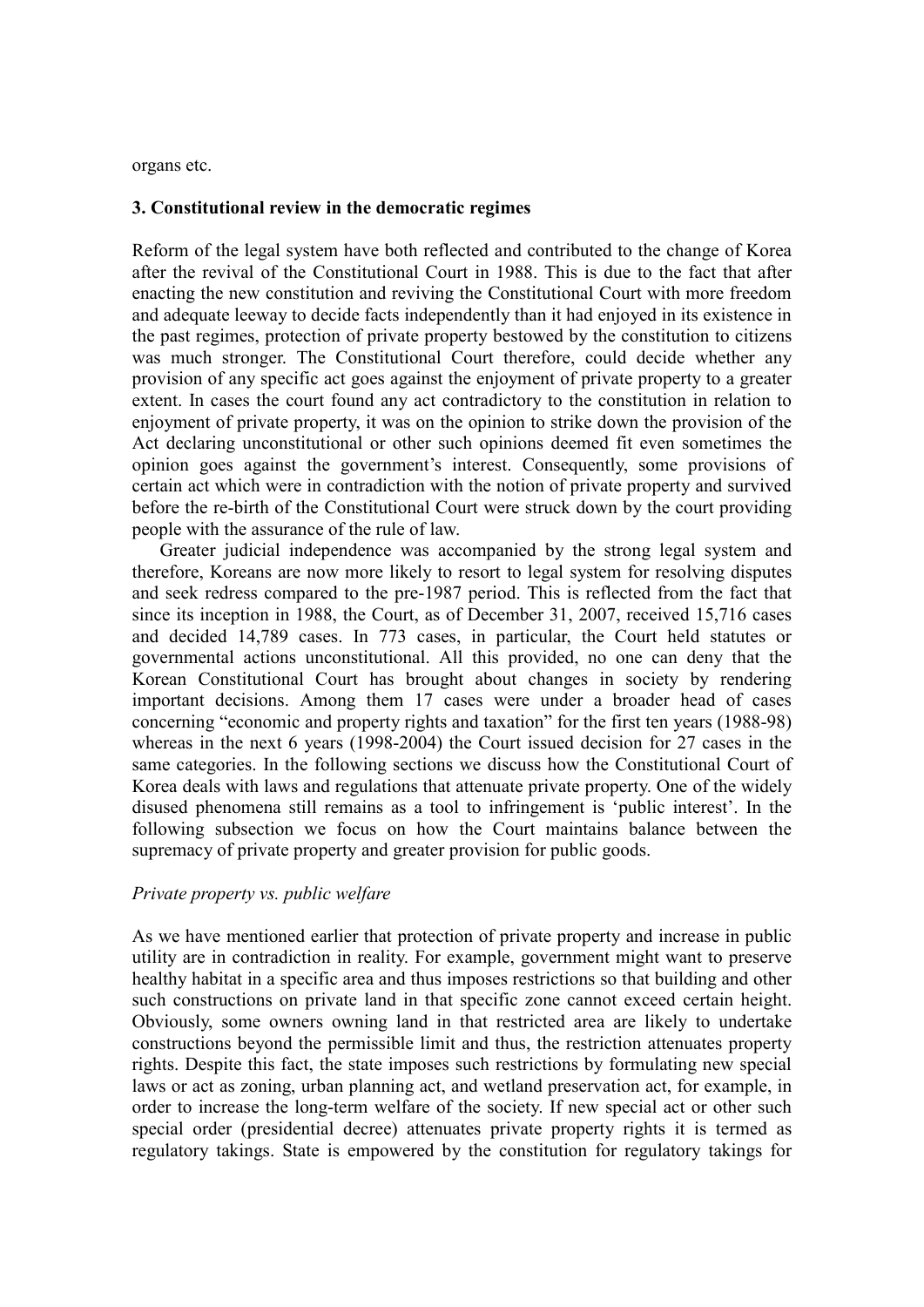public purpose. Article 23 (3) of the Korean Constitution states that expropriation, utilization, and restriction of private property rights for the sake of public interest shall be made according to law and 'just' compensation shall be made for such actions.

 However, it is not unusual that just compensation are not always offered due to various reasons or sometimes the attenuation of private property is so much so that owners enjoy only *de jure* right not *de facto*. In this circumstance, parties affected by certain provision of a special act can challenge the act in the Constitutional Court on the plea that it abrogates their right bestowed by the constitutions. Urban Planning Act which was enacted in 1962 is a case in point. The purpose of the said Act was to regulate creation and improvement of a city as well as healthy growth of a city and public welfare. Article 21 of the Act empowered the Minister of Construction and Transportation to designate an area in which urban growth is restricted in order to prevent disorderly urban expansion, preserve the natural surroundings, and obtain a healthy living space for the citizens. Moreover, inside such a designated area there shall not be any construction or structure erected, any change in the quality and form of the ground, any subdividing, or any urban planning activity. However, the Act did not have any compensation clause on it in the case if any party is seriously affected by the Act.

 When Plaintiffs Bae Ok-sup, Kim Sung-bok, and Kim Young-soo constructed buildings in 1980 on a development-restricted zone, they were ordered to demolish the constructions. Consequently, they sought injunction against the administrative order and further requested to review article 21 of the Urban Planning Act. But the court denied their request.<sup>6</sup> The court argued that any exercise of the right to property be consistent with public welfare and is a general restriction that falls within the scope of the restriction inherent in the right to property itself. It is imposed on all uniformly and is not a special sacrifice on some people. Therefore, it does not necessarily be subject to a condition of loss compensation. Subsequently, they appealed to the Supreme Court against the decision where they were also rejected. The Supreme Court viewed that

Even though the provisions of the said Act do substantially restrict the landowners' property rights inside the development-restricted zone and do cause special harms in comparison to other property owners, the restriction is limitedly applied only in order to prevent disorderly urban expansion, preserve the natural surroundings, and obtain a healthy living space for the citizens etc. Therefore, it is a reasonable restriction consistent with public welfare, and the property owners' loss is an unavoidable consequence to be endured for the sake of public welfare.

 Subsequently, they filed constitutional complaint challenging the constitutionality of the Article 21 of the Urban Planning Act. The Constitutional Court in majority opinion ruled that the said article is in principle constitutional. However, it becomes possibly unconstitutional when it imposes a cruel burden exceeding the scope of social restriction on the landowner without any compensation provision. Until the legislature cures the unconstitutional statute of law by making a compensation statute, the above provision formally valid on a decision of nonconformity. The administrative agencies should not designate a new development-restricted zone until the legislature enacts the compensation statute.

The reason, i.e. public interest, based on which High Court and Supreme Court

 $\overline{a}$ 

<sup>6</sup> KCCR 927, 89Hun-Ma214, etc., December 24, 1998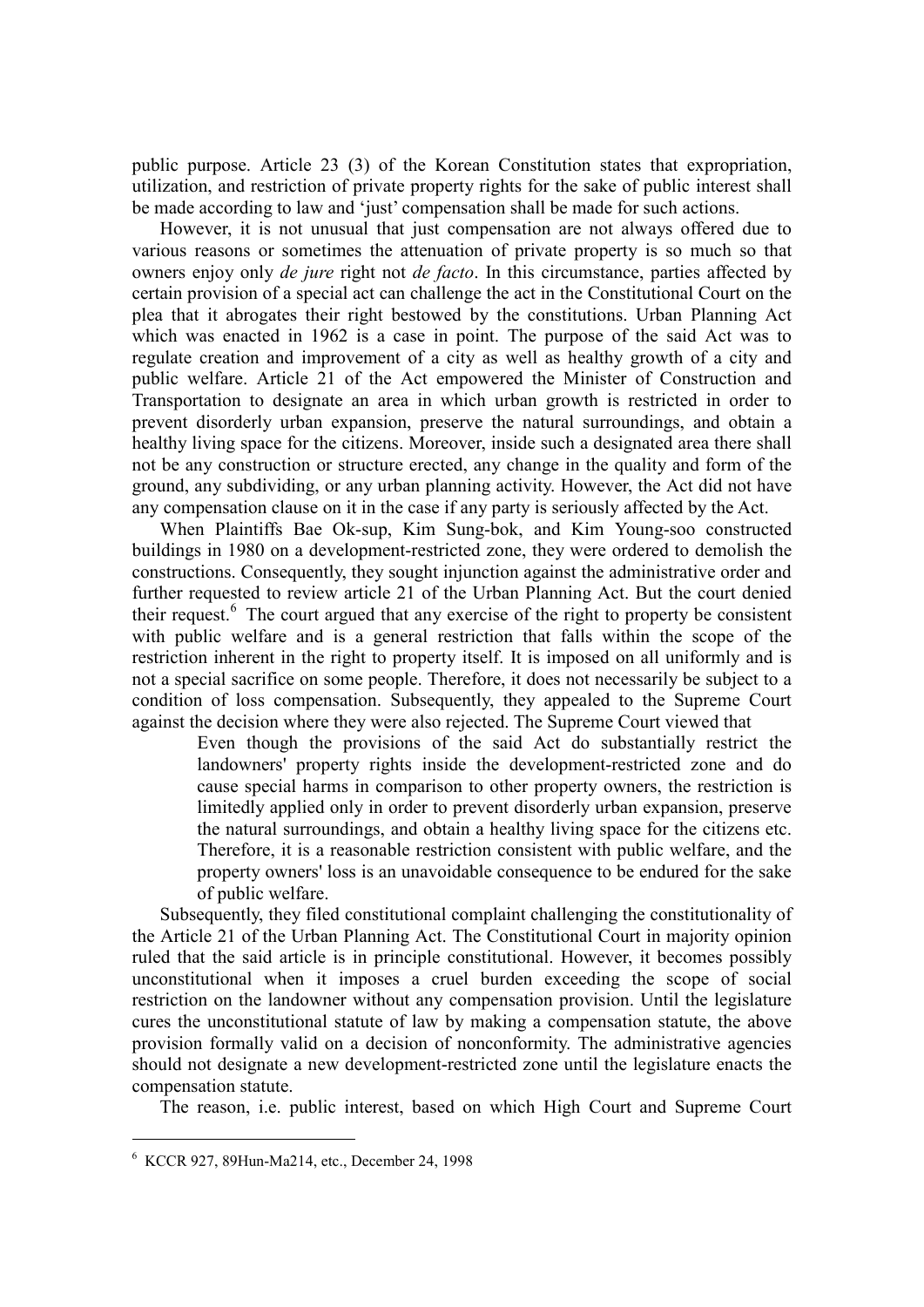denied the injunction against the demolishing order was considered from a different angel by the Constitutional Court. In general, the provision may affect all property owners inside the restricted zone but the degree of loss may vary. The development-restricted zone designation may make it impossible to use the land as it was used previously or may not leave any feasible use, effectively eliminating all venues. For instance, two regulations in which one prohibits a new construction completely and the other puts limit on the height of construction are not equal in terms of loss suffered by owners. Obviously, the former suffers more than the latter. Such a blanket prohibition obviously exceeds the limit of the social restriction that the landowner should accept. Because of development restriction, the land price of the designated area may decrease or if increases may not be as fast as it is in the non-restricted zone. This loss to the landowners is sufficient to justify the social responsibility. The Constitutional Court took this matter into account. As a result, the Court viewed that when the issue of public interest imposes cruel burden on some groups in terms of exercising his private property rights, unless the statute provides some mechanisms to offset opportunity loss due to restriction in use of property, the provision violates the basic rights provided by other provision of the constitution. From this vantage point, the court opined that on the issue of public interest the statute must not deny the essential content of the right to property, namely, the right to use, profit from, and dispose of the land. If any burden is imposed on the landowners regarding the original use of land, statute must provide some offsetting mechanism to alleviate cruel burden otherwise the said provision is unconstitutional.

 When a court assumes that development restriction restraints prices of land located in the restricted zone that justifies responsibility on the part of a private owner to the society, the court is in full agreement that private owners possess the sole right to enjoy benefits from price rise. Since healthy living environment that the aforementioned act intended to attain is for those who are living in that designated area, they have to sacrifice something. However, the sacrifice may not be proportional to the enjoyment of benefit by all owners because the benefit (healthy living environment) is public goods in nature. Thus, it is the duty of the state to bring as much equality as possible. As a result, the Constitutional Court did not declare the provision unconstitutional since it generates social utility but asked the state for compensation arrangement for those who are harshly treated by the current provisions so that a more efficient trade-off between cost (attenuation of right) and benefit (better living environment) is attained.

 The term 'proportionality' remained implied in the current case. However, the Court explicitly mentioned it in another case related to the same Act. For example, Article 4 of the Urban Planning Act limits any change in use or construction activities on the designated urban planning sites. Despite it bans all changes in use or constructions, the provision does not provide any arrangement for compensation for the limitation on the property rights. The plaintiffs who were landowners of a city complaint that their properties were designated for school sites in 1982 but were never developed for such purpose for more than ten years. They filed a suit claiming property loss from the state in the Seoul District Court where their petition was denied. Subsequently, they filed a constitutional complaint in the constitutional court.<sup>7</sup> The court was on the view that development of a private property for certain designated purpose by the state is legal

<sup>7</sup> Korean Constitutional Court Report 383, 97Hun-Ba26, October 21, 1999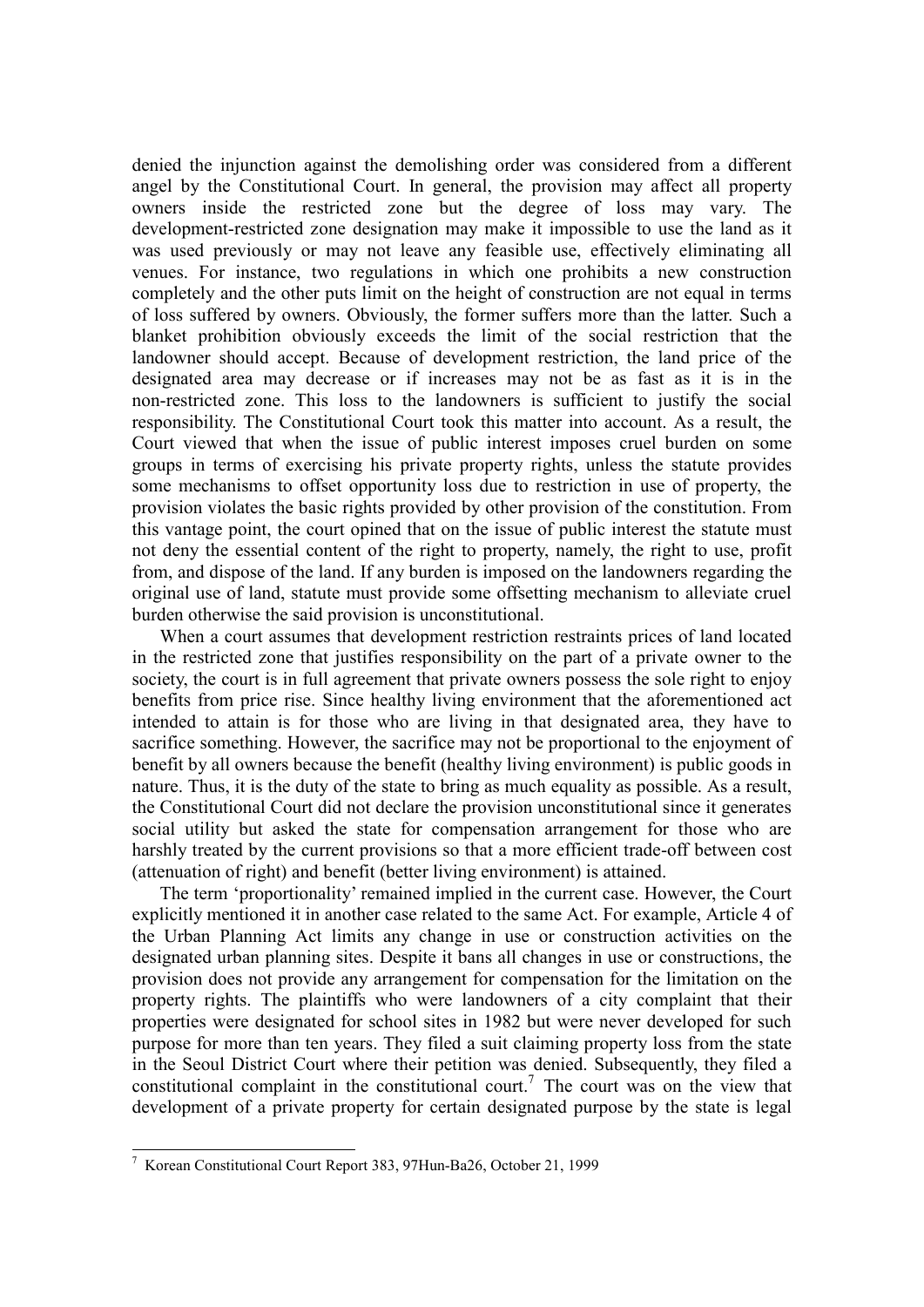only as long as state is ready to pay them compensation due to the forgone of monetary and other benefits of the private entities. Otherwise, it is equivalent to government takings. The Court thus, stated-

The statute here is unconstitutional because it overly infringes upon the landowners' property right in violation of the principle of proportionality. …important public interest aimed at by the statute cannot justify the uncompensated ban on the preexisting use or the complete exclusion of private use. In revising the provision consistently with the principle of proportionality, the legislature must set up a compensatory provision that diffuses the cruel burden on the landowners.

This logically implies that provisions of any act that restrict any right of private property without providing reciprocal direct benefits are in contradiction to the constitution. This is exactly what the happened to the case of Land Excess-Profits Tax  $Act.<sup>8</sup>$ 

 Korean economic growth in the late 1970s and early 1980s led to the insurgence of land price increase and thus the inequality between the rich and the poor became severe given the limited land available for a large number of Korean populations. In order to restraint the galloping increase of land price due mainly to the speculation, Land Excess-Profit Act came into being.<sup>9</sup> The simple idea of the Act was that any increase in price of certain class of lands compared to the price of standard tract of public land located in that area should be taxed at 50 percent uniform rate which the land owner should pay in kind upon request.

 Several complainants whose properties were classified as taxable and charged land excess-profit tax accordingly by the tax office filed for judicial review of administrative action at the Seoul High Court, demanding nullification of the tax. They also requested constitutional review of some Article of the Act that deprived people realizing their rights on property. However, the High Court denied the revision and the plaintiffs filed a constitutional complaint. The Court argued that the Act violates the Constitution in several respects especially private property rights entrusted by the Article 23 of the constitutions but pointed out that entitling the article unconstitutional as a whole will create a vacuum in the tax collection of the country and therefore, issued a decision of nonconformity to the Constitution. The court in this regard argued

…the structural lack of preparedness in the tax calculation apparatus is likely to lead to taxation on the prices themselves (the principle) not the gains on them, and thereby violate the property right of the people protected by the Constitution.

 In the case of Urban Planning Act, we have noticed that there involved a reciprocal relationship in the sense that benefits derived from restricting property rights are offered to those who suffer from this restriction. But, in the present case, there is absence of such reciprocal relationship between benefits and sacrifice. If the purpose of the provision is to reduce the gap between the rich and the poor, it is unlikely that such a provision can attain the intended purpose. This is because a uniform rate irrespective of the amount of land holding can just reduce the wealth both from the rich and the poor, not that the rich is compensating the poor. In this sense, the purpose of the act does not

<sup>8</sup> Korean Constitutional Court Report 64, 92Hun-Ba49, etc., July 29, 1994

<sup>9</sup> Land Excess-Profit tax means taxing on land value that has increased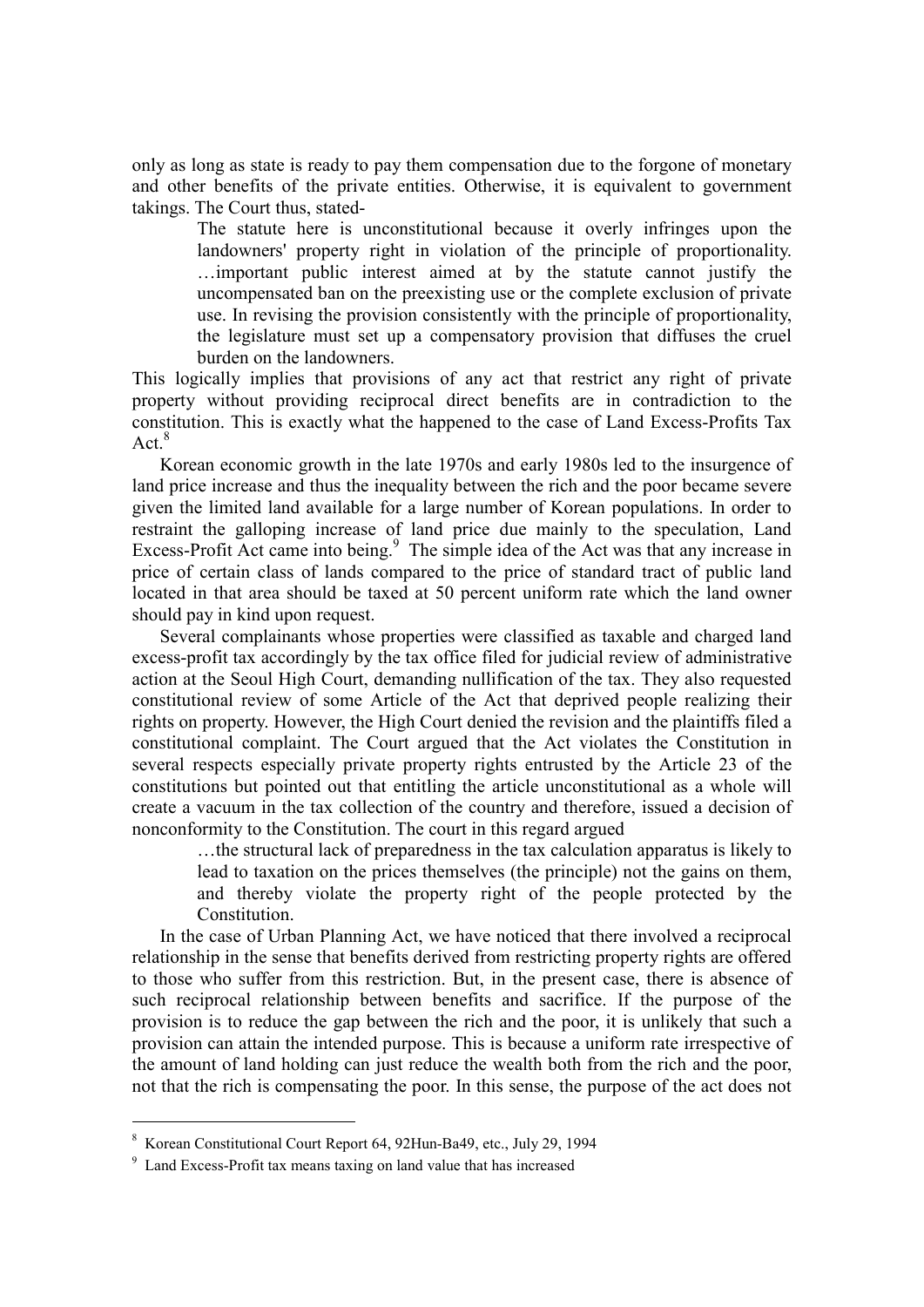confer any clear public good facilities to the people and thereby, does not provide any logic to take away a portion of the income derived from private property. From this perspective the court argued that the Act needs to be amended because some provisions of the Act violate the Constitution while others do not conform to the Constitution. The National Assembly amended the Act in December 1994.

 The term 'proportionality' is widely emphasized and carefully scrutinized by the Constitutional Court of Korea for the question of public welfare. For instance, the Court in the majority opinion struck down a provision of Land Ownership Ceiling Act. The contents of the ceiling of residential land ownership were that an individual cannot own any residential property above the limit established for each type of household  $(660 \text{ m}^2)$ in Seoul). A corporation, on the other hand cannot own any residential property. Violation of those rules either by individuals or corporations through acquiring land in excess of the ceiling bar before or after the enactment of the Act, must dispose of, use, or develop the excess property within a certain period, or pay a fee otherwise. Almost sixty seven cases were filed in which the excess residential property owners sought cancellation of the assessment of excess residential property ownership fees and requested constitutional review of the Act. When they were denied the cancellation of charged fees by the presiding court, they filed a constitutional complaint with the Court requesting to declare the Act unconstitutional.<sup>10</sup>

 The Constitutional Court in a majority decision struck down the provision on the ground that the purpose to bring equality and to restraint land accumulation for speculative purpose is discriminatory. Under the current circumstance as provisions of the Act imply, is not effective to segregate land required for habitat use and land acquired for speculation purpose. Within the limit imposed by the ceiling, some may acquire land for speculative purpose and some may need more land than the ceiling permits merely for living purpose. Thus, imposing a blanket ceiling for all regardless of their real needs penalize owners disproportionately. The Court further viewed that the majority opinion grounded on the argument that the right to property protects material and economic conditions for one to shape his or her life according to his or her values and capacities. It is a material foundation for realization of freedom. Therefore, setting aside the ceiling on ownership is equivalent not only to restraint peoples' right to property but also equivalent to excessive limitation on the scope of one's exercise of freedom. As a result, it is a violation of the constitutional right to property. Since abolition of those provisions is equivalent to invalidate the entire Act, the court declared it unconstitutional.

#### *Cases relating to arbitrary assessment*

 $\overline{a}$ 

It is worth noting that in the above cases both the nature and the magnitudes of restrictions were clearly defined by the specific regulations. However, the court was prompt to eliminate such restrictions in the case where legislatures have failed to show any reciprocal relation between the costs of any regulation and the derived benefits. Moreover, if any regulations imposes disproportional penalty to different entities, the court asked for compensation arrangement for parties seriously harmed. Another important issue with which the court was concerned is the 'arbitrary judgment' or

<sup>10</sup> Korean Constitutional Court Report 289, 94Hun-Ba37, April 29, 1999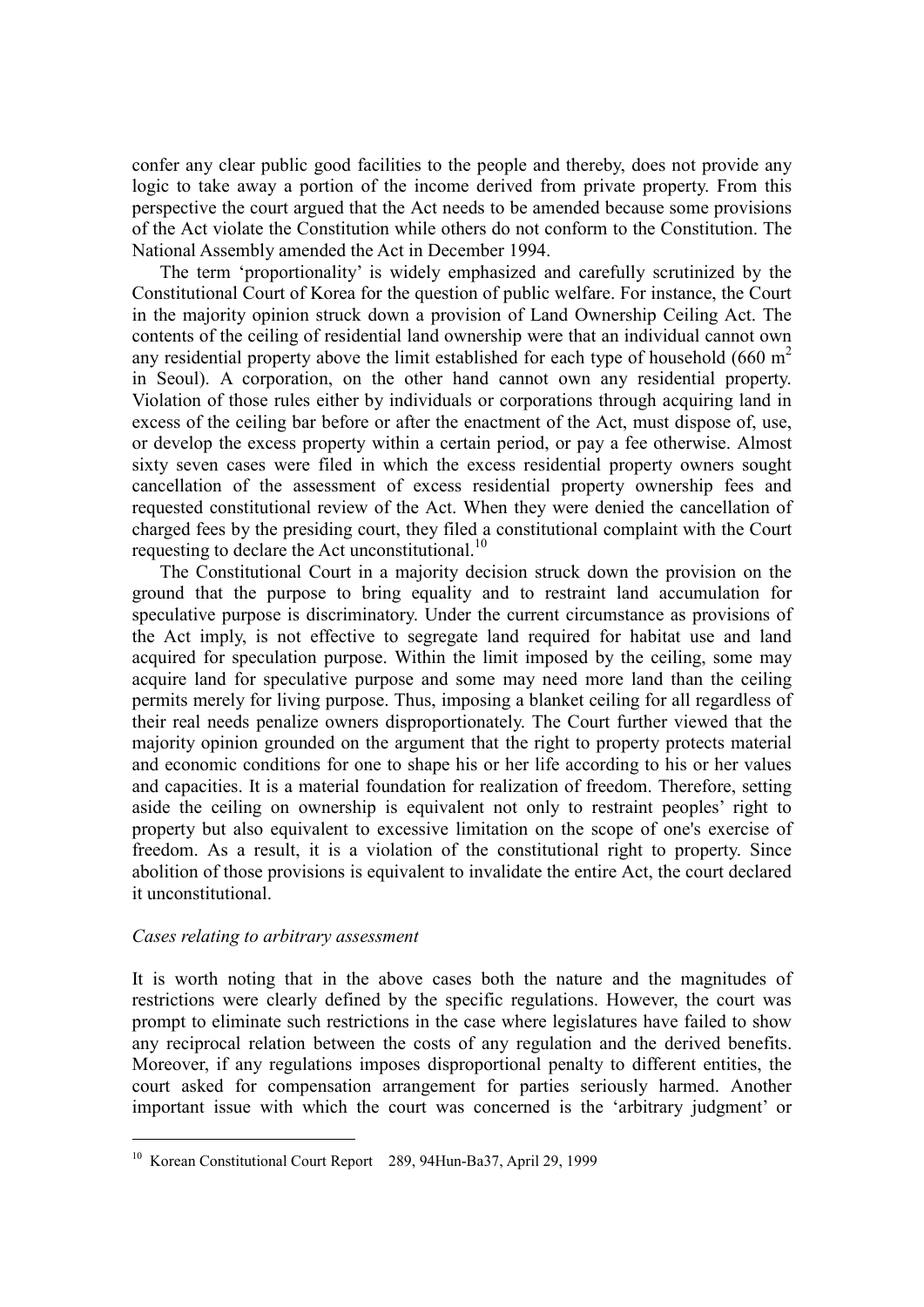'arbitrary assessment'. Or in other words where the restriction on property rights was imposed by any provisions of a law but the magnitude of the effects were assessed by some arbitrary assessment such as 'presidential decree' without specific statutory base or provision of the constitutions or other valid law in force, Constitutional Court was apt to instantly declare that provisions either unconstitutional or nonconformity with the constitutions.

 This means that where such discretionary power was belonged to politically affiliated figures or organizations, private property rights may be least respected when such problem arises. For example, upon complained by a party whose property was subject to enhanced taxes, the Court invalidated the Local Tax Act provisions that imposed enhanced property taxes on "high class entertainment facilities" and enhanced land taxes on "land used for luxurious purposes".<sup>11</sup> The court invalidated Local Tax Act provision on the ground that the purposes of the Act do not permit reasonable and objective prediction of the extensions of such concepts as "high class entertainment facilities" or "luxurious properties". There is a danger of arbitrary interpretation and administration of the provisions by the administrative body imposing taxes. Furthermore, leaving their extensions undefined to 'presidential decrees' means to say that the enhanced taxation depends on administrative whim rather than regulated by any law.

 Exactly for similar reasons the court declared Article 36(1) of the Korean Broadcasting System Act nonconformity to the constitution. The Act allowed the board of the Korean Broadcasting System (KBS) to set aside the amount of the broadcast receipt fee without any resolution or intervention of the National Assembly but merely by obtaining the approval of the Minister of Public Information. The petitioner, who was charged fees under this Act, sought cancellation of such fees in the lower court and requested constitutional review. He was denied and thus filed constitutional complain. The court entitled the article as nonconformity to the constitutions because the amount that must be determined by legislature is determined entirely by the KBS and the government. The court emphasized that what is to be charged on property owners should be predictable in the light of current laws and regulations. Anything left on arbitrary judgment is vulnerable to property rights infringement by those who are in the position to decide the magnitude of the tax or fees. From this perspective the court found the said provision nonconformity to the Constitution.

 This decision shows that in view of the law, state and private entities are equal. Because of superior status, government should not be entitled to enjoy immunity from certain provision while the owner of private property suffers. This was indeed, the view of the court when it issued the first decision of unconstitutionality since the inception of Constitution Court. The decision was issued in December 1988 relating to the validity of Article 6 (1) of the Act on Special Cases concerning Expedition, etc. of Legal Proceedings.<sup>12</sup> Article 6 (1) of the Act states that all judgments on property rights in favor of plaintiff should also accompanied by an order of provisional execution (immediate enforceable) regardless of the party's request. The said article further provides that while the state is defendant in a property rights claim and the verdict goes against it "an order of provisional execution cannot be granted." This means that the Act

<sup>&</sup>lt;sup>11</sup> KCCR 158, 98Hun-Ka11, etc.,(consolidated), March 25, 1999]

<sup>12</sup> Korean Constitutional Court Report, 88Hun-Ka7, January 25, 1989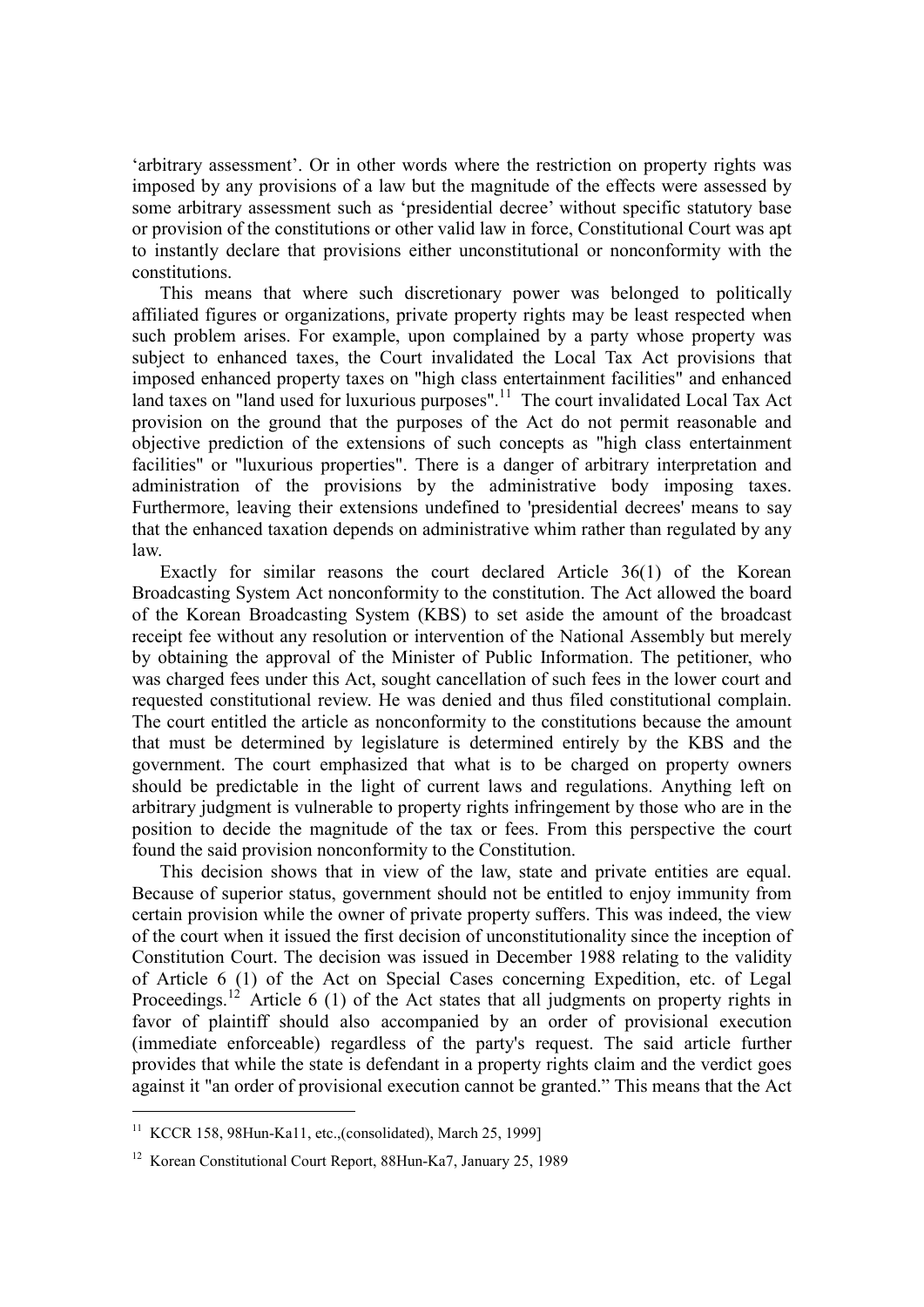bestows state a superior legal status of being immune from provisional execution. As a result, it is not possible for private individual, who wins a suit against the state related to execute the judgment provisionally against the defendant.

 The claim for constitutional review on the said Act was brought into Seoul District Court by a plaintiff who sued against the state to recover his deposit. After review, the Constitutional Court struck down the proviso of Article 6 (1) of the Act on the plea that the principle of equality cannot be ensured with the existence of this provision. The court thus argued

 Since the principle of equality rightly applies to 'the property rights of the people' guaranteed by Article 23 of the Constitution, no party should be discriminated based on his identity in civil proceedings on private rights such as property rights. Even the state should not be favored without reasonable basis.

The court observed that an order of provisional execution allows enforcement of rights but arranging such an enforcement mechanism only in favor of state does not justify equal protection of rights. While the article mandates granting an order of provisional execution considering welfare benefits of the state the same act prohibits private entity to enjoy the same opportunity and thus reduces social welfare.

 In a similar case, the plaintiff challenged the constitutionality of the Prescriptive Acquisition of Miscellaneous Property prescribed in Article 5 (2) of the State Properties Act.<sup>13</sup> The mentioned article exempted 'miscellaneous state-owned properties' from prescriptive acquisitions.<sup>14</sup> The claimant of the above suit was occupying and managing a tract of forest since 1961. However, the state recorded the ownership and title of the said property on its own in 1987 for preservation. The claimant sued against the state demanding the cancellation of the recording on the basis of time bar. However, time bar was irrelevant for 'miscellaneous property' under which class the forest was categorized. Thus, as long as this provision of the act remains in force, the claim for time bar acquisition is not valid. As such, the claimant requested a constitutional review of Article 5 (2) of the State Properties Act, challenging its inclusion of miscellaneous properties as being violation of right to property.

 Majority opinion of justice expressed the decision to struck down Article 5 (2) time bar exemption for miscellaneous properties after ascertaining the nature of transactions on miscellaneous properties. The court emphasized on the fact that miscellaneous property is subject to purchase, lease, and other private transactions governed by general principles of private economic order in accordance with its economic value. The state has the authority to engage in sales, lease, lend or other transaction deemed fit with other private entities. The similar function also can be carried out by a private entity. Thus, the law that governs the transaction of private entity should also cover the transaction of the state because the state is in principle subject to private law. In the case

<sup>&</sup>lt;sup>13</sup> Korean Constitutional Court Report 202, 89 Hun-ka 97, May 13, 1991

<sup>&</sup>lt;sup>14</sup> Prescriptive acquisition means the right to acquire the ownership through 'adverse possession'. One of the important element of adverse possession is 'acquisition by time bar' meaning that when a specific possessor of state property possesses it for a certain period of time, the ownership of the property will be transferred to the possessor upon the court's decision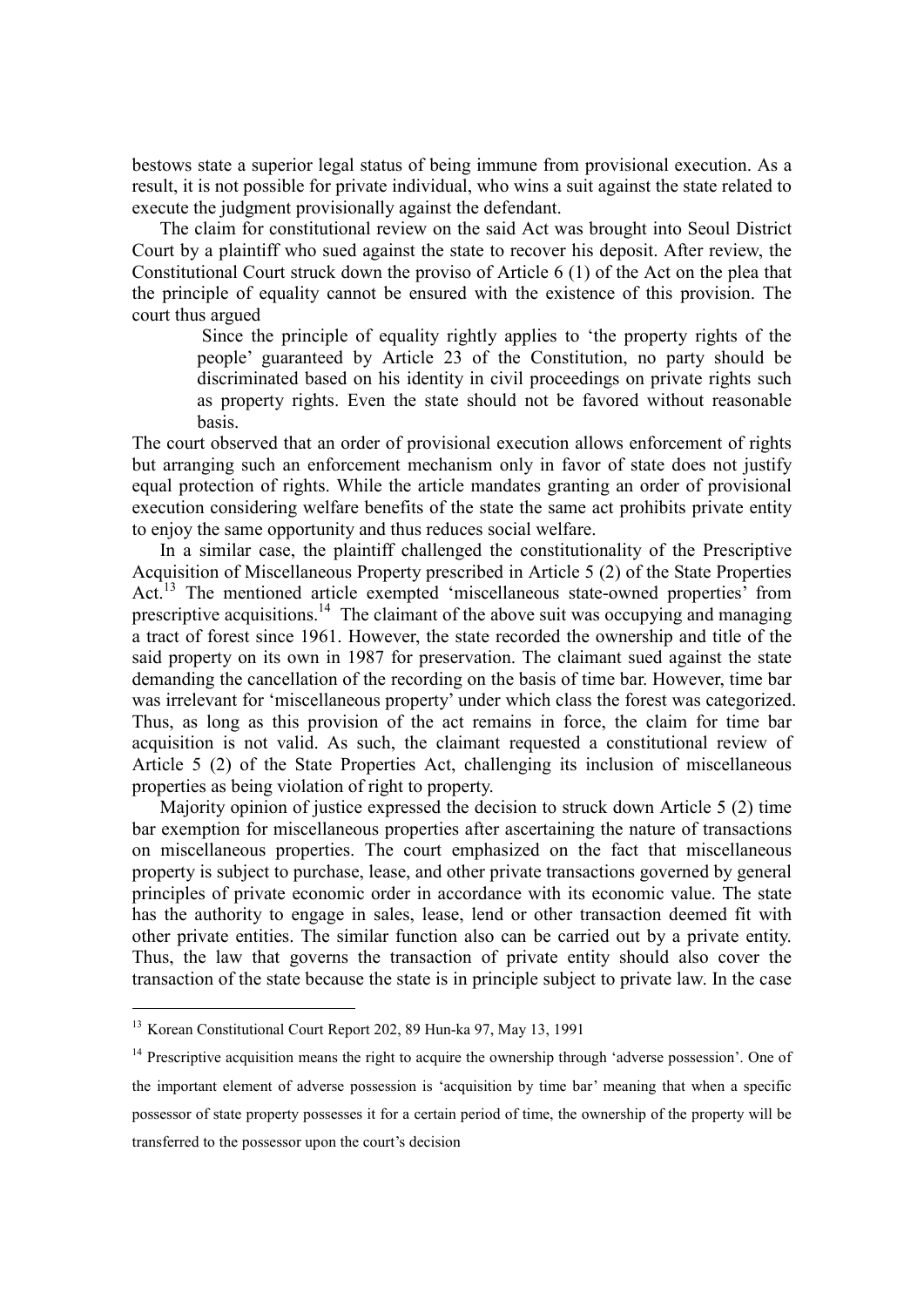of miscellaneous property, the state has rights as a corporation in equal legal relations with private persons in which its action and the changes in rights are given effects. Therefore, just as the state may acquire a private person's property by operation of time bar, the private person must be able to do the same to the state. The decision of this suit ensured not only the rights on property but also that it effectively restrained favoritism of the state vis-à-vis private entity. The court further opined

## **4. Conclusion**

Eminent domain or regulatory takings are still widely debated issues even in the developed economies in the question of protecting private property. The primary source of the debate stems from the relative vagueness of the concept of "public welfare" or "social justice" upon which excuses regulatory takings and eminent domain are justified. Moreover, the clause "just compensation" is also controversial because there are various conditions to be considered while determining the amount of "just compensation" and some of them deepens on assessors' discretion who are usually the legislators. As a consequence, regulatory takings and eminent domain have been one of the effective tools for government to expropriate private property. However, in order to lessen the burden of "social justice" to property holders as well as to avert regulator's predatory behavior, judicial independence is essential so that enactment of any regulations or laws by the legislators that attenuate private property can be challenged for review. Where the judicial system enjoys greater degree of independence, constitutional review can be performed to uphold the spirit of private property guaranteed by the constitution. We have attempted to argue this point in the context of Korea.

 In the pre-democratic era, private property was not duly respected. Attenuation of private property was taken place by various regulatory mechanisms. Moreover, there was no legal provision to offer compensation for some regulatory takings (Chosun Railroad Stock Case). In the case the party affected by any regulations resorted to the court, the court argued that the practice of not offering compensation was not contrary to the constitution due to the fact that there was no specific legislation that detailed out the procedures of determining the amount compensation. Such a treatment from the court was not surprising given the level of judicial independence in the pre-democratic Korea and it contributed to discourage people to resort to court for protection of private property. Not only that the review process was complex but also very few of the cases request for constitutional review by the trial court had been sent by the Supreme Court to the Constitutional Committee for review. Moreover, through the *Yushin* reform, judicial power had been taken away finally.

 The scenario has changed after the establishment of the constitutional court. The court carries out the duty as a protector of private property. It has now adequate leeway to decide the level of sacrifice property owners should make for the public welfare. Analysis of cases shows that the court carefully considers the proportionality to balance between private property and public welfare. Moreover, the Constitutional Court views both the state authority and private entity equally so that superior position of the state does not pose any threats to the private property. These conditions are indeed, the key to protect private property and for so doing the judicial system requires sufficient degree of independence as the Constitutional Court Korean shows.